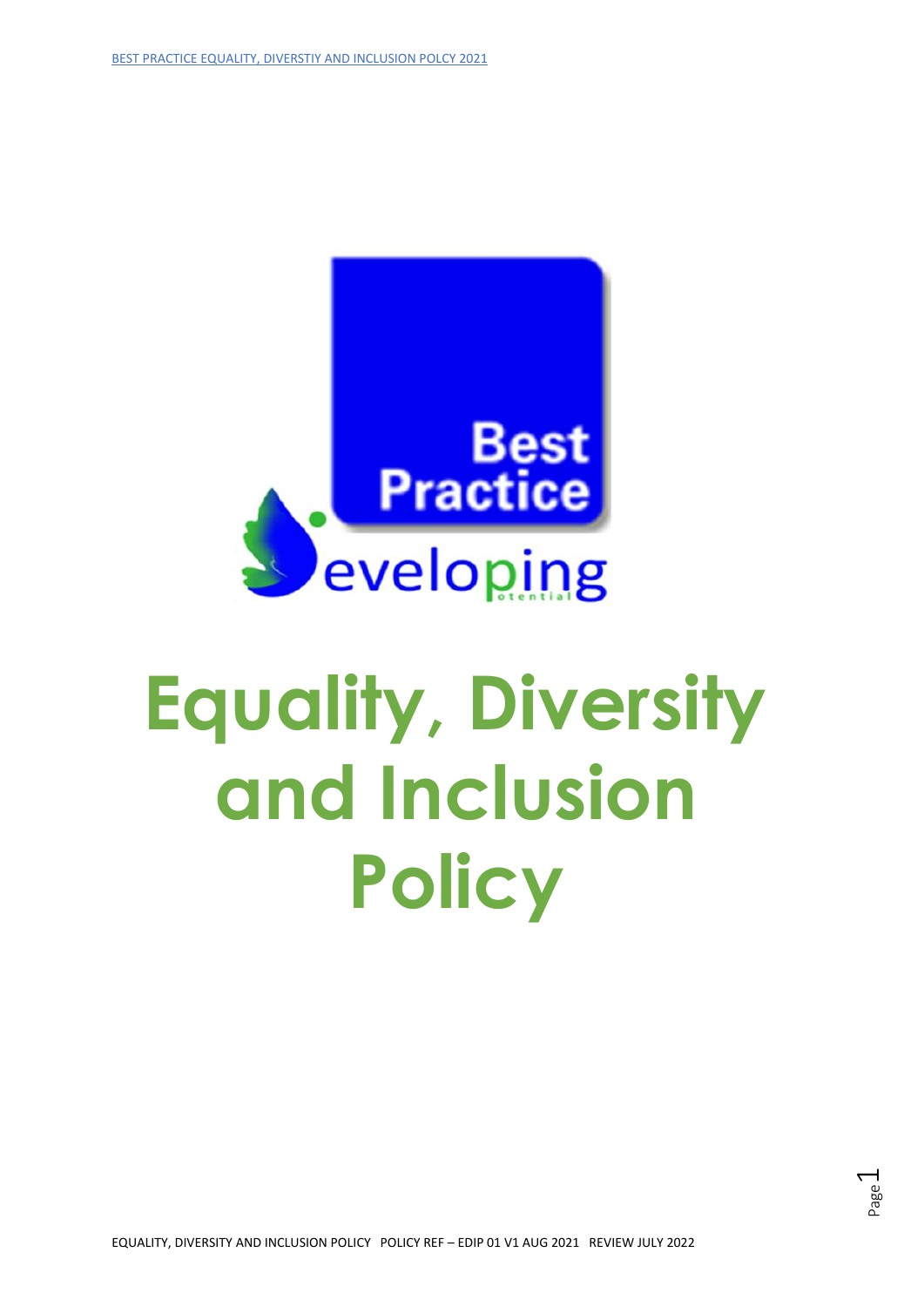| <b>POLICY APPROVAL</b> |                                                                       |           |                  |                                         |                                               |     |
|------------------------|-----------------------------------------------------------------------|-----------|------------------|-----------------------------------------|-----------------------------------------------|-----|
| APPROVAL REQUIRED      | <b>INDICATE WITH A TICK</b><br>$(\checkmark)$                         |           |                  | <b>ANNUAL REVIEW</b><br><b>REQUIRED</b> | <b>INDICATE WITH A</b><br>TICK $(\checkmark)$ |     |
|                        | Yes                                                                   | <b>No</b> |                  |                                         | <b>Yes</b>                                    | No. |
| <b>APPROVAL PANEL</b>  | Managing Director: Sara Goldie<br>Advisory Board Member: Nikki Witham |           |                  |                                         |                                               |     |
| <b>APPROVED BY:</b>    | <b>NAME</b>                                                           |           | <b>SIGNATURE</b> |                                         | DATE:                                         |     |
|                        | Sara Goldie                                                           |           |                  |                                         | 1 AUG 2021                                    |     |
|                        | Nikki Witham                                                          |           |                  |                                         | 1 AUG 2021                                    |     |
| POLICY REVIEW DATE     | <b>July 2022</b>                                                      |           |                  |                                         |                                               |     |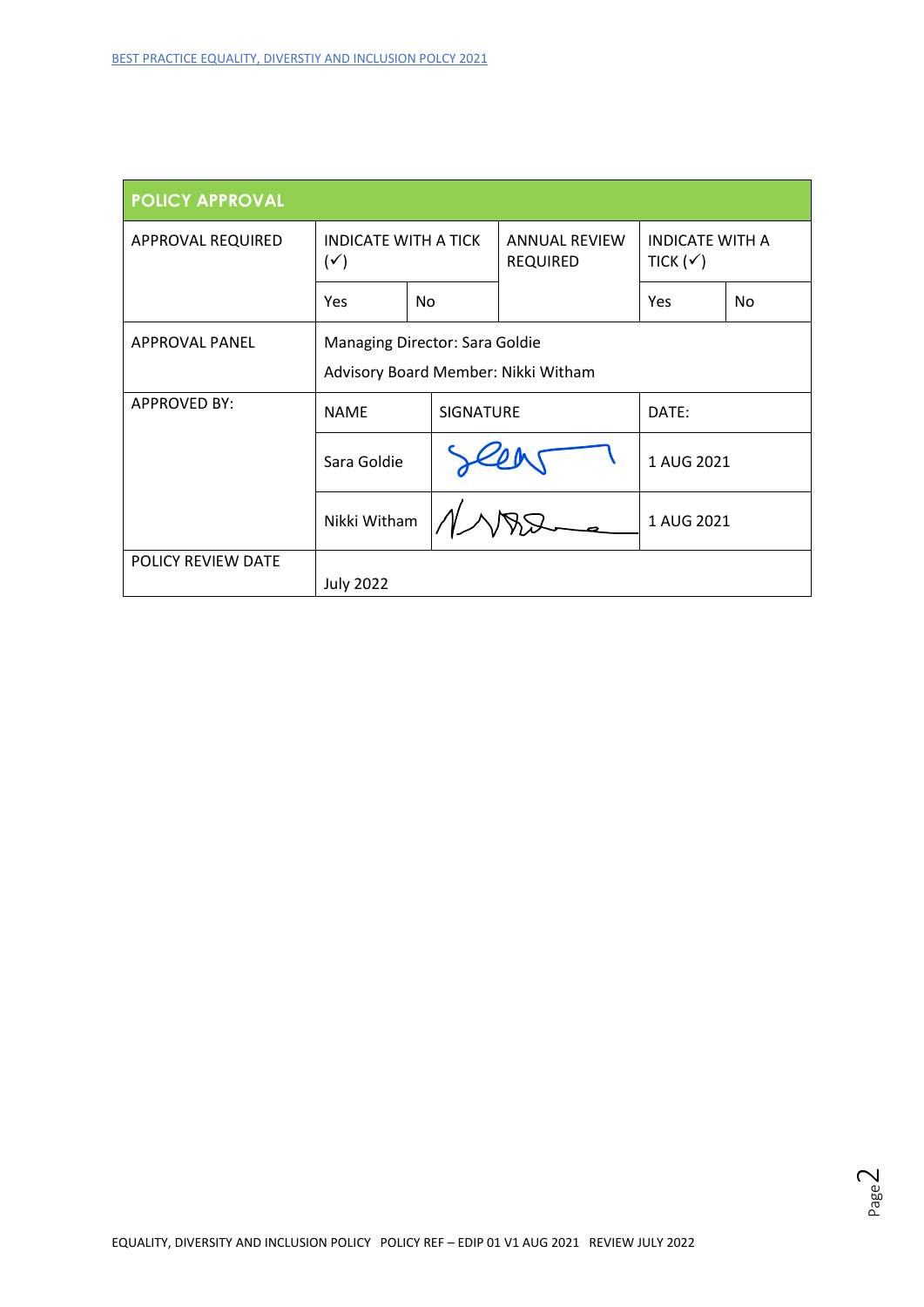#### **EQUALITY POLICY STATEMENT**

Best Practice's vision is to be a company that is valued by all its stakeholders, which achieves exceptional results in all different aspects of its business. Key to achieving this, Best Practice is committed to providing an excellent training service, contributing to the wider regeneration and sustainability of local communities. We understand that in order to provide the commitment necessary to realise this vision, we must exemplify the principles of promoting equality and valuing diversity in all our activities, as a service provider and as an employer. These ambitions can only be achieved through people. Best Practice employees will reflect the culture, values and ambitions that Best Practice will aim to achieve.

Best Practice priority will be to tackle all forms of discrimination and exclusion across the main protected characteristics, recognising that any one person may be disadvantaged on more than one of these grounds. We also recognise that there may be other groups who may be vulnerable to discrimination. Best Practice Equality Policy applies to the recruitment, selection, education and assessment of learners/apprentices and in the recruitment, selection, training, appraisal, development and promotion of staff, the only consideration must be that the individual's abilities and needs, in relation to the requirements of the programme post.

If requirements are met, no learner or employee will be discriminated against on the basis of their sex, sexual orientation, race, colour, ethnic origin, nationality (within current legislation), disability, marital status, sexuality, caring or parental responsibilities, age, or beliefs on matters such as religion and politics. Best Practice is committed to provide a learning, working and social environment in which the rights and dignity of all its members are respected, and which is free from discrimination, prejudice, intimidation and all forms of harassment including bullying.

This Policy means that all apprentices and employees of Best Practice have the right to study or work in an environment free from discrimination, prejudice and all forms of harassment or bullying. Best Practice has a ZERO tolerance approach to bullying and harassment.

Best Practice is committed to a programme of action to ensure that this and other equalities policies are implemented and monitored at an organisational and individual level. Best Practice seeks to employ a workforce which reflects the diversity of the wider community. It does so because it values the individual contribution of people irrespective of sex, age, disability, sexual orientation, race, religion or belief, gender, gender reassignment, maternity, or because someone is married or in a civil partnership, or any other personal characteristics. Best Practice will treat all employees with dignity and respect and will provide a working environment free from unlawful discrimination, victimisation or harassment on the grounds of any of the protected characteristics or other personal characteristics. The protected characteristics are:

- Age
- Disability
- Sex
- Gender reassignment
- Pregnancy & maternity
- Race
- Sexual orientation
- Religion or belief
- Married or in a civil partnership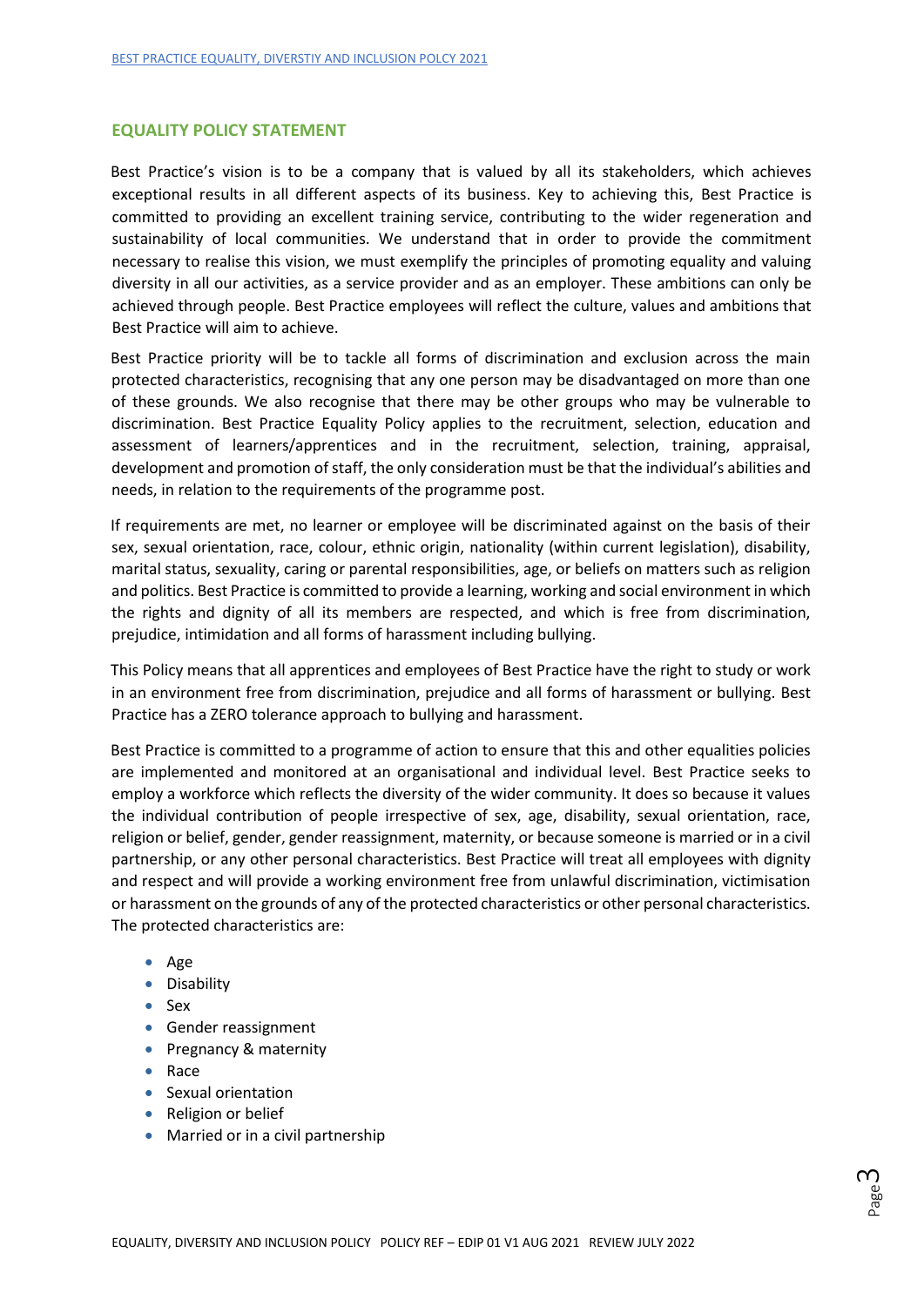Best Practice will not tolerate acts that breach the Equality and Diversity policy and all instances of such behaviour, or alleged behaviour, will be taken seriously, be fully investigated and may be subject to the Company's disciplinary procedures. Additionally, any person found to be inciting, encouraging or condoning discriminatory actions or behaviour may be subject to disciplinary action.

Best Practice values innovation and feels that diversity within the team and client base brings positive benefits that will improve and strengthen the business.

The adoption of a Diversity Policy goes further than simply complying with the letter of the law. It aims to get the best from people by treating them fairly and with respect, and providing a safe and rewarding working environment. There are sound operational as well as ethical reasons for having a policy which supports and encourages staff to develop and demonstrate their full potential, including:

- Attracting and retaining employees from the wider community
- Selecting the best person for the role
- Improving individual and corporate performance
- Creating a healthy and constructive working atmosphere and organisational culture
- Enhancing staff morale
- Demonstrating to clients and the community that the Company is a fair and diverse organisation, representative of the local community.

The Senior Leadership Team are committed to developing and maintaining policies and working practices designed to promote equality of opportunity and to address the elimination of discrimination of any form, in particular discrimination in relation to 'protected characteristics'.

Best Practice will ensure that discrimination in any form is challenged and addressed in all its activities. It will through systematic reviews, ensure that its policies, procedures and practices address any potential or actual discrimination or disadvantage and regular monitoring and evaluation of their effectiveness will be undertaken.

Best Practice will actively challenge discrimination through reviewing its processes, attitudes and behaviour supported with appropriate staff training programmes. Best Practice grievance procedure will make it clear that instances of discrimination and/or harassment should be raised with the HR Lead in the first instance to reflect Best Practice intolerance of such behaviour.

Best Practice will monitor and evaluate the effectiveness of the Equality and Diversity policy with its employees, customers and associated partners. Recruitment records, along with reports from complaints, incidents, safeguarding and feedback interviews will be discussed by the directors and, where necessary, any changes can be implemented

Equity for staff will be supported by policies and practices which foster:

- equitable recruitment and promotion procedures for all staff
- a staff composition which reflects closely the communities we serve
- a non-sexist, non- racist and disability supportive working environment
- a monitoring and feedback system capable of highlighting areas for improvement
- considering and acting upon feedback from staff when reasonably practical to do so.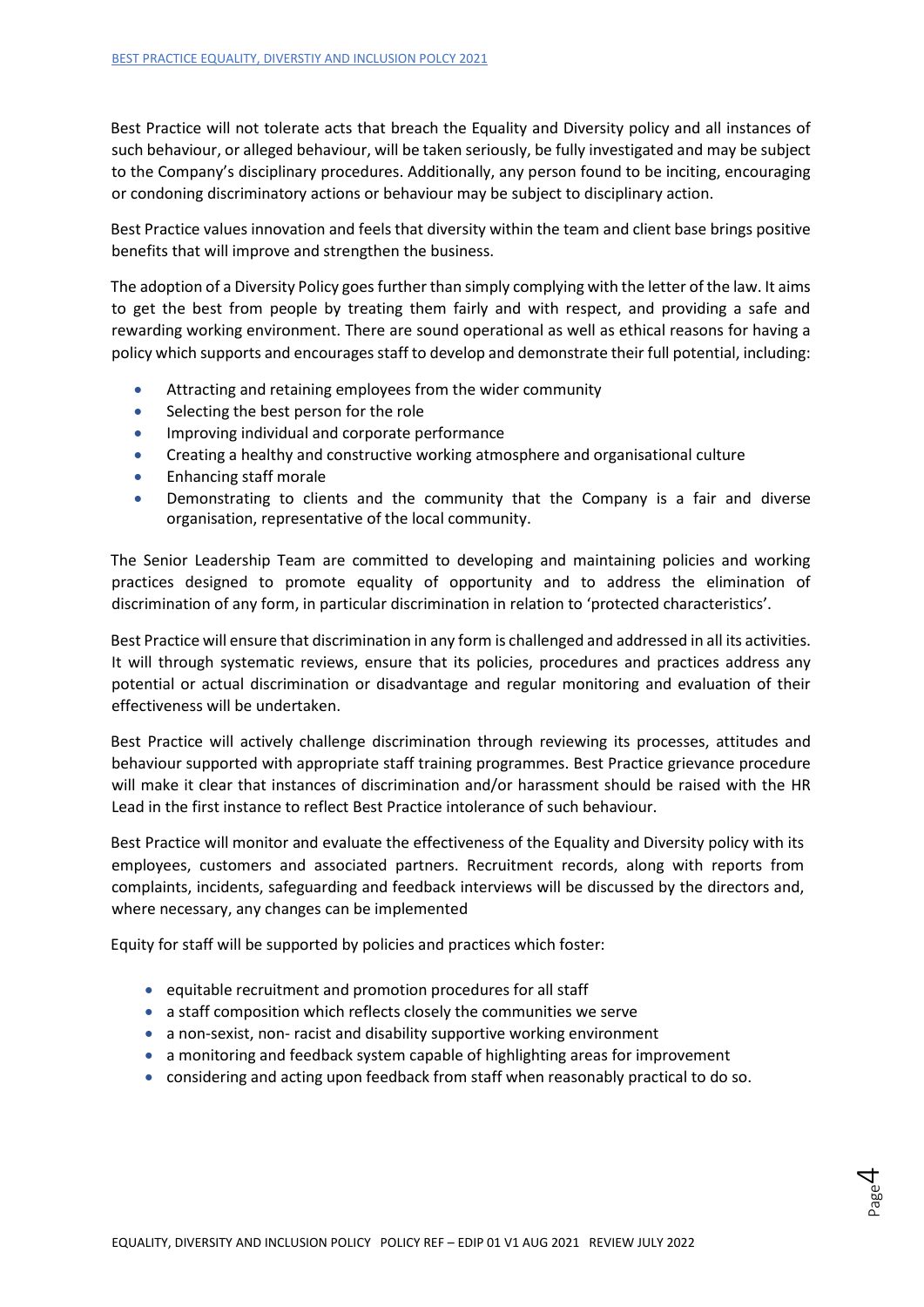## **WHAT IS MEANT BY "EQUALITY"?**

Equality is ensuring individuals or groups of individuals are treated fairly and equally and no less favourably, specific to their needs, including areas of race, gender, disability, religion or belief, sexual orientation and age.

Promoting equality should remove discrimination in all of the following factors; sex, sexual orientation, marital status, ethnic origin, race, religion, colour, nationality, political beliefs, disability and age should not be taken into account for the purposes of:

## **STAFF:**

Recruitment, appointment, training, appraisal, promotion, discipline etc.

#### **LEARNERS/APPRENTICES:**

Application to and acceptance on to a course of study, and assessment of academic performance Selection for a course of study or for a job should be made solely on merit

#### **RESPONSIBILITIES**

The Managing Director is responsible for ensuring:

- The Company implements and follows its equality and diversity policies and codes of practice and meets its legal responsibilities.
- A consistent and high-profile lead on equality and diversity.
- Promotion of equality and diversity inside and outside the training organisation.
- Policies and procedures are in place to comply with all applicable legislation.
- The Company implements its equality and diversity policies and codes of practice.
- Quality audits are carried out in all areas of Equality & Diversity.
- There is baseline data on admission used to ensure learner progression and for staff recruitment and career progression.
- That all staff and learners/apprentices know their responsibilities and receive the necessary support and training.
- Making sure that staff know about Best Practice Equality and Diversity policy and that any kind of harassment or discrimination is not acceptable.
- Keeping a look out for changes in behaviour
- Challenging inappropriate behaviour, taking prompt action wherever there is evidence of bullying or harassing behaviour, whether or not anyone has complained.
- Checking that office banter is appropriate and not upsetting anyone
- Always take issues seriously where required
- Investigate all allegations with consistency and an open mind
- Listen carefully without bias to what employees have to say
- Making sure that staff know they can approach you if they have a problem.
- Do not jump to premature conclusions about the validity of a particular complaint
- Always do a follow up after any issue or complaint to ensure that the matter has been properly resolved
- Discuss promptly with your line manager any complaint of bullying or harassment
- Ensure you are familiar with all HR policies and procedures
- Ensure you lead your team by observing the Best Practice Code of Conduct at all times
- Relevant procedures and actions are followed in cases of unfair discrimination, harassment or bullying.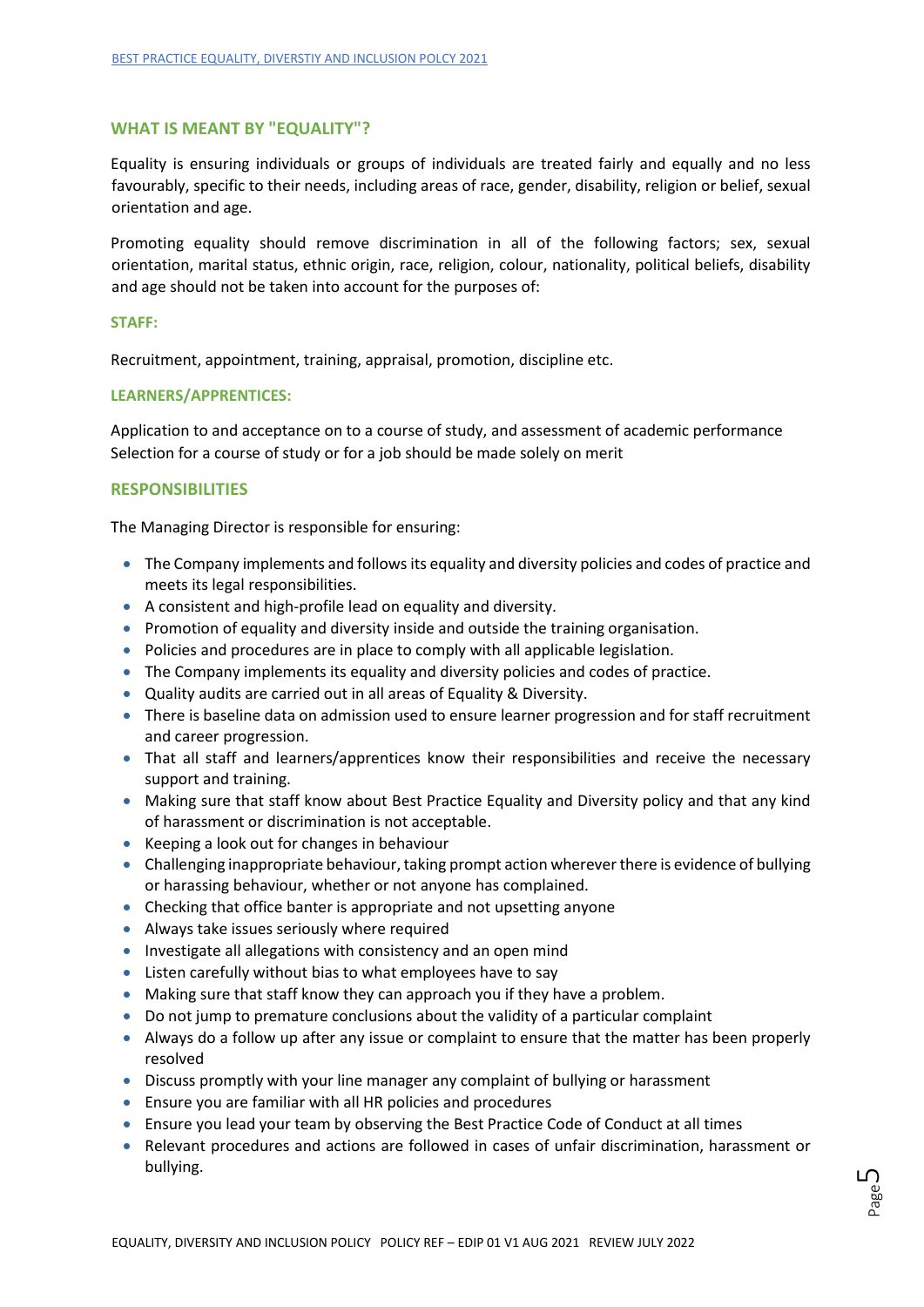## **EMPLOYEES AND VOLUNTEERS ARE RESPONSIBLE FOR:**

- Co-operating with the Company to ensure that this policy is effective to ensure equal opportunities and to prevent discrimination.
- Promoting equality and diversity, and avoiding unfair discrimination.
- Reviewing on an annual basis the existing policy.
- Challenging, reporting and analysing any incidents of unfair discrimination racial, sexual or other Stereotyping perpetrated by staff, volunteers and/or learners/apprentices.
- Keeping up-to-date with equality law and participating in equality and diversity training.
- Employees should also bear in mind that they can be held personally liable for any act of unlawful discrimination.
- We all have a responsibility to help create and maintain a work environment which celebrates diversity and promotes equality.
- Being aware of how your own behaviour may affect others and changing it, if necessary  $-$  you can still cause offence even if you are 'only joking'
- Treating your colleagues with dignity and respect
- Making it clear to others when you find their behaviour unacceptable unless it should be obvious in advance that this would be the case
- Taking steps to stop harassment or bullying and giving support
- Making it clear that you find harassment and bullying unacceptable
- Reporting equality and diversity issued and harassment or bullying to your manager or HR Adviser and supporting the Company in the investigation of complaints
- If a complaint relating to equality and diversity or harassment or bullying is made, not prejudging or victimising the complainant or alleged harasser.
- Staff who feel they require support and guidance should contact their line manager or the HR Department.

# **LEARNERS/APPRENTICES ARE RESPONSIBLE FOR:**

- Participating in equal opportunity and diversity training.
- Respecting others in their language and actions.
- Having an input into policy amendments.
- Reporting instances of unfair discrimination, or racial, sexual or other stereotyping.
- Implementing the Company's equality and diversity policies and codes of practice.

Best Practice will seek to involve and consult staff on the Equality and Diversity policy, action points and any other equality and diversity initiatives as appropriate. Best Practice has a number of methods of consulting with and involving staff including:

- Weekly team meetings
- Cultural events
- Information bulletins and information
- Interactive quality management system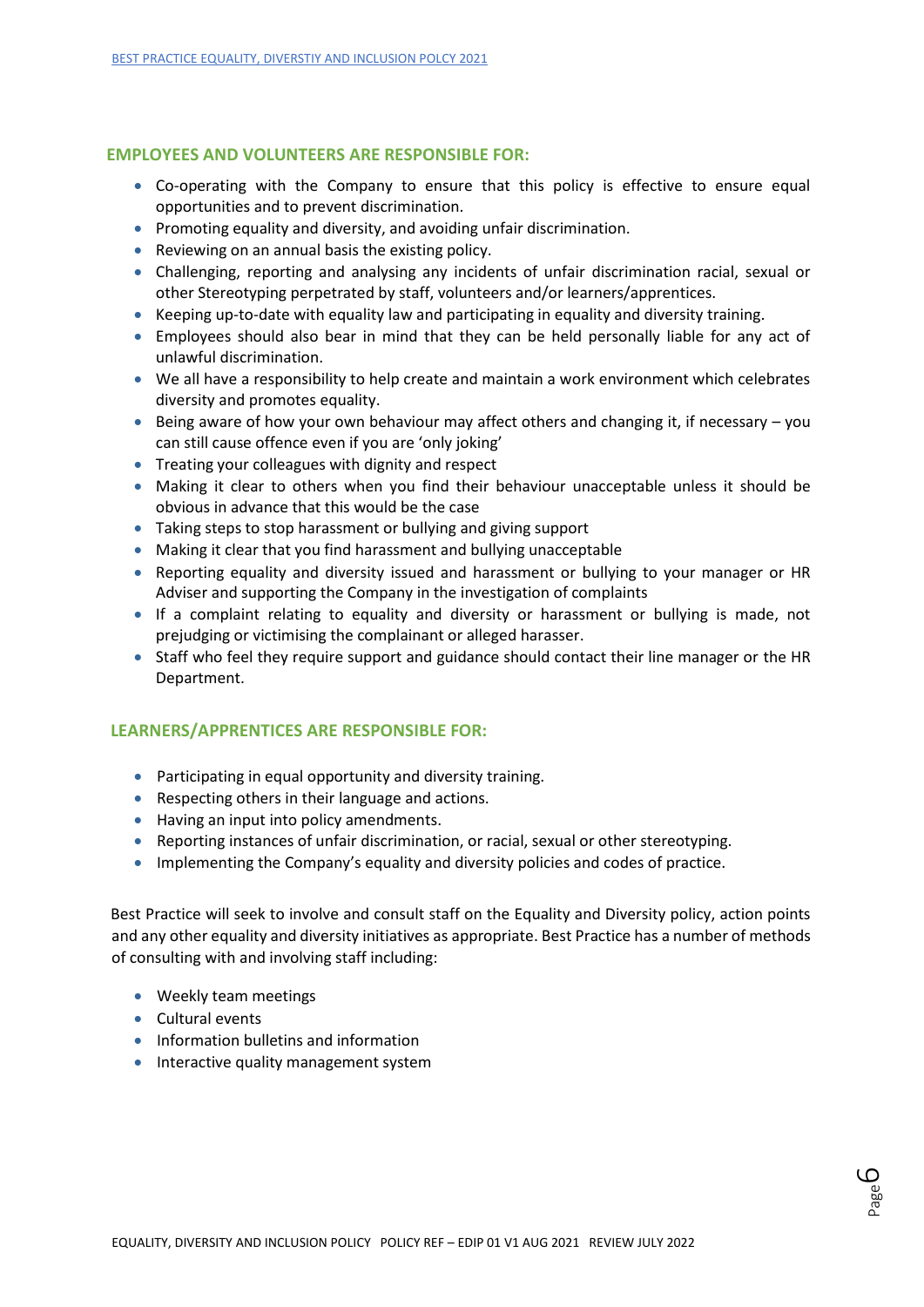## **DISCRIMINATION**

The following are the kinds of discrimination which are against the Company's policy:

Direct discrimination: where a person is less favourably treated than another person because of a protected characteristic they have or are thought to have. An example is if someone is refused entry onto a learning programme on the grounds that he or she is black, disabled, homosexual, of a particular religion or belief or she is a woman

Associative discrimination: this is direct discrimination against someone because they associate with another person who possesses a protected characteristic.

Perceptive discrimination: this is direct discrimination against an individual because others think they possess a particular protected characteristic. It applies even if the person does not actually possess that characteristic.

Indirect discrimination: where a requirement or condition which cannot be justified is applied equally to all groups but has a disproportionately adverse effect on one particular group. Some examples are:

- where an age limit for new recruits may exclude many women of that age group because they are unable to apply for the job as a result of family commitments, or
- the restricting of recruitment to areas where there are few ethnic minorities, or
- Victimisation: where an individual is treated less favourably because they have made or supported a complaint or raised a grievance under the Equality Act; or because they are suspected of doing so. An employee is not protected from victimisation if they have maliciously made or supported an untrue complaint.

## **HARASSMENT**

Harassment may be defined as unwanted conduct related to a relevant protected characteristic which has the purpose or effect of violating an individual's dignity or creating an intimidating, hostile, degrading, humiliating or offensive environment for that individual.

The key is that the actions or comments are viewed as demeaning and unacceptable to the recipient. Please refer to our Bullying and Harassment policy for more information.

We will treat all our Employees with dignity and respect and will provide a working environment free from bullying or harassment on any grounds.

We will not tolerate acts that breach this policy and all instances of such behaviour, or alleged behaviour, will be taken seriously, be fully investigated and may be subject to our disciplinary procedures. Additionally, any person found to be inciting, encouraging or condoning such behaviour may be subject to disciplinary action.

Best Practice will not tolerate acts which breach this policy including third parties such as customers and clients. Staff who feel they require guidance and support should contact their HR Adviser.

Employees are also protected from harassment because of perception and association.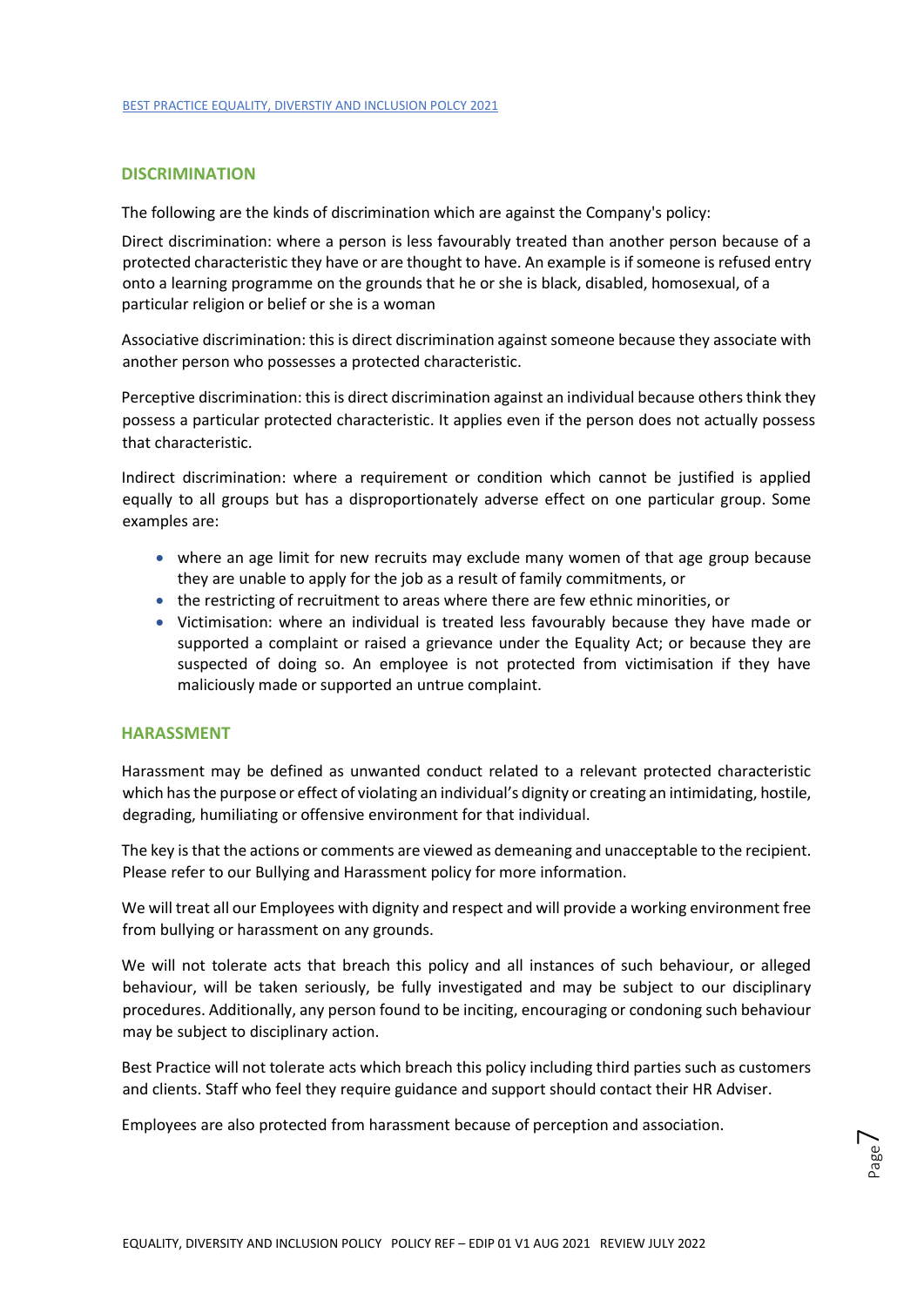## **GENDER EQUALITY**

We will work with our partners to eliminate sexual harassment, support victims and take action against perpetrators.

## **Definitions:**

- Sexual Discrimination: Occurs when someone is treated unfairly or less favourable than others in the same circumstances, on the basis of their gender.
- Direct Discrimination: Direct sexual discrimination occurs when a person is treated less favourably than others, in comparable circumstances, on the basis of their gender. For example-An assumption that women are more suited (or not suited) to certain types of work, or are more (or less) available for certain jobs than their male counterparts.
- Indirect Discrimination: Indirect sexual discrimination occurs when a condition or requirement is applied which adversely affects or favours one particular group more than another- For example "must have two years' unbroken service" as a requirement would discriminate unfairly against women, due to women having maternity leave. Indirect discrimination can also occur where sexual harassment is used to create a hostile, abusive or offensive working environment.
- Sexual Harassment: "unwanted conduct of a sexual nature, or other conduct based in sex, affecting the dignity of men and women at work. This can include unwelcome physical, verbal and non-verbal conduct" (European Commission)
- Sexual Victimisation: Occurs when a person victimises another person for bringing a claim or giving evidence in connection with a claim of discrimination or harassment.

Best Practice believes that the organisation will benefit from engaging employees at all levels of responsibility and across all areas of work regardless of their sexual orientation. Best Practice recognises the right of every person to be treated in accordance with these values. Magic Beans Group employees of all sexual orientations have a statutory right to fair treatment under s12 Equality Act 2010. The Act sets out a framework for eliminating employment or occupational inequalities based on sexual orientation, i.e. to ensure there will be no discrimination against employees, either directly or indirectly, on the grounds of sexual orientation in access to employment, training, promotion or dismissal, in the provision of work-place benefits, or the provision of references.

It is Best Practice aim to create an inclusive company where people are enabled to meet their full potential and are treated as individuals. This includes recognising and supporting a person's selfidentity as male or female. Best Practice is committed to ensuring that transgender people are treated with respect and that it does not discriminate unlawfully. This commitment is an important aspect of our overall commitment to providing equal opportunities in employment and to ensure that no current or prospective members of staff are subject to discrimination or victimisation as a result of the gender in which they present themselves.

# **DISABILITY EQUALITY**

We will ensure that the working environment is accessible and meets the needs of disabled people, taking into consideration particular needs as required.

Ensure that we work with our partners to eliminate harassment of disabled people, support victims and take action against perpetrators.

Ensure that information we provide is accessible to disabled employees.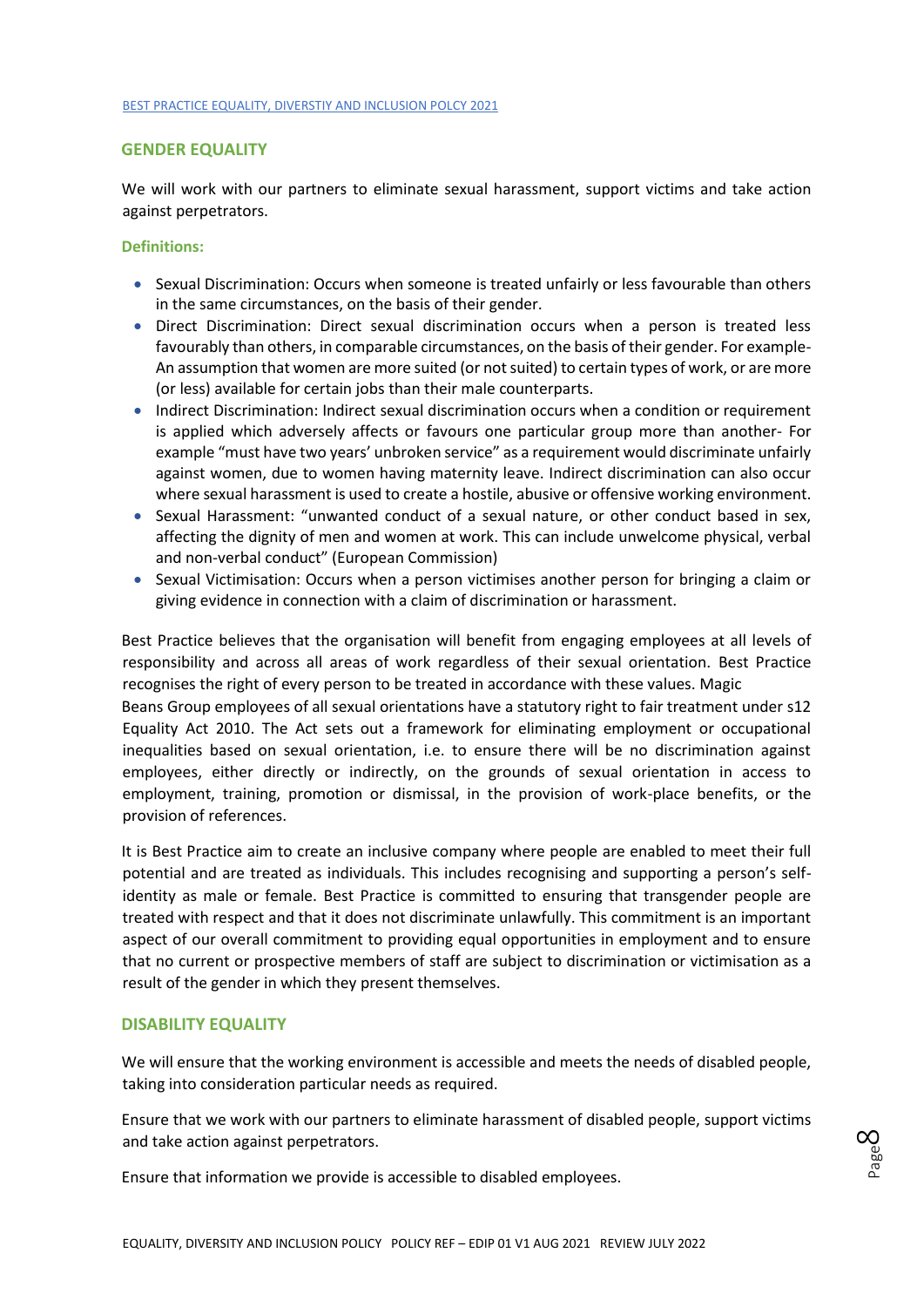#### **DEFINITIONS:**

S6 Equality Act 2010 defines a disabled person as someone with 'A physical or mental impairment, which has a substantial and long-term adverse effect on his or her ability to carry out normal day to day activities'. The definition is complex, and it is important not to think too narrowly when considering whether a person is disabled or not. For example, hidden disabilities such as epilepsy and diabetes are included within the definition.

- Mental impairments include learning, psychiatric and psychological impairments. However, where an impairment concerns mental health, it falls within the definition only if the condition is clinically recognised, such as schizophrenia, manic depression, and severe and extended depressive psychoses.
- A person's impairment amounts to a disability only if it affects their ability to carry out day to day activities.
- Staff who have a disability and consider that they may fall within the definition may wish to record this with Best Practice and contact their Line Manager.

## **REASONABLE ADJUSTMENTS:**

- Best Practice has a statutory duty to make reasonable adjustments and conduct health and safety risk assessments to avoid discrimination against disabled employees or prospective employees. Adjustments are a means of levelling the playing field to help disabled people contribute fully to the work force and enable that person to perform the job.
- Adjustments apply to all aspects and stages of employment and needs are always considered during: recruitment, selection, training and induction, transfers, promotion, opportunities for training and career development, terms and conditions, employee benefits, retention, redundancy and dismissal.
- Types of adjustments will be discussed with the HR Adviser and, in conjunction with advice from a medical professional and other professional advisory bodies may include: alter premises, allow absences during working hours for rehabilitation assessment or treatment, supply additional training, acquire special equipment or modify existing equipment, modify instructions or reference manuals (this list is not exhaustive).

## **RACE EQUALITY**

We will ensure that we work with all partners to eliminate racial harassment and racially motivated crime, support victims and take action against perpetrators.

Best Practice will take steps to ensure that applications are attracted from all races and will ensure that there are equal opportunities in all stages of the recruitment process. Where appropriate, staff responsible for recruitment will receive training in equal opportunities, and guidance will be available to all staff. Promotion within the Company is based solely on merit.

Best Practice main centre is in a diverse area of the United Kingdom and wherever possible we actively promote applications from clients from our local centre for jobs at Best Practice.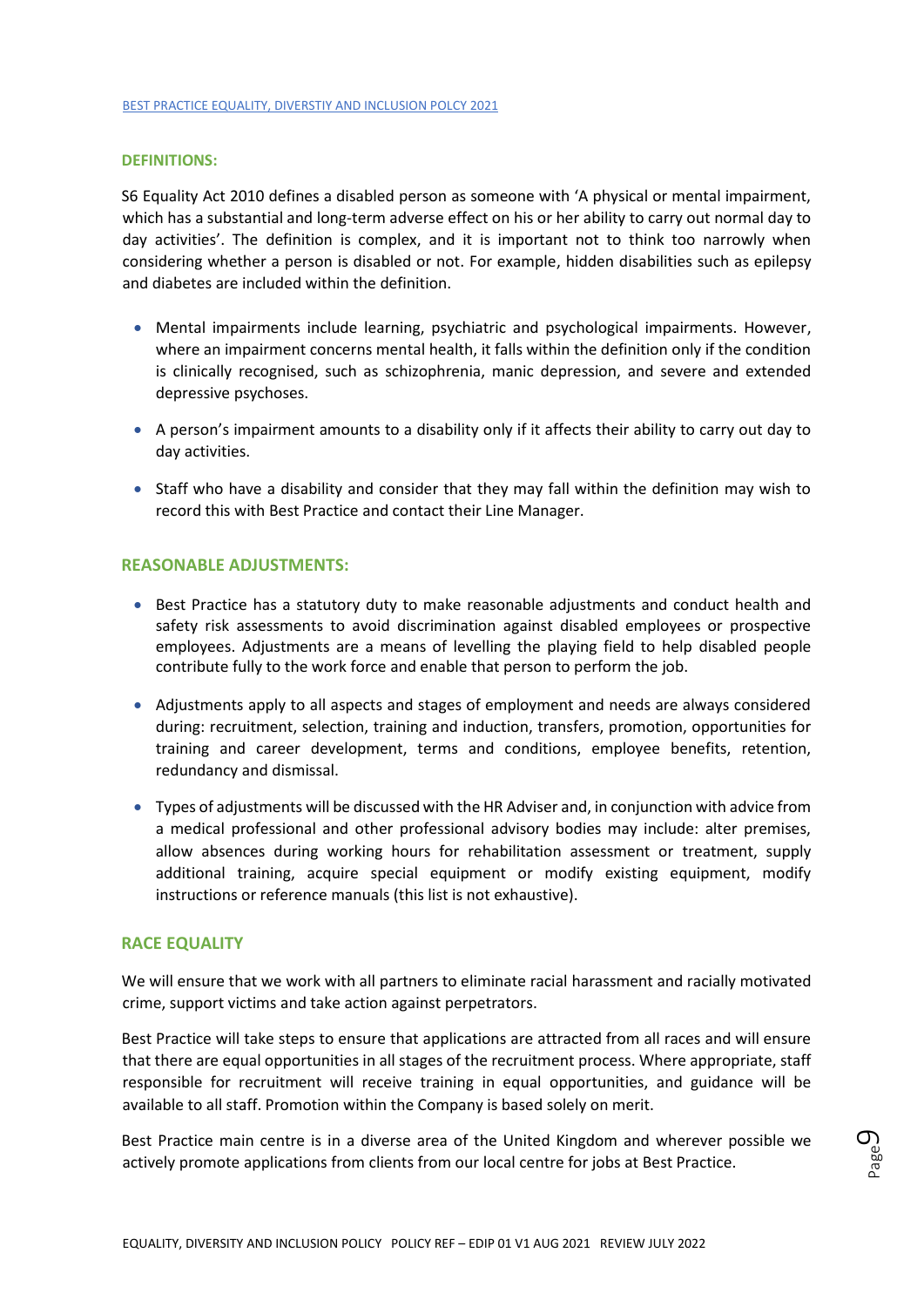# **RELIGION OR BELIEF**

Best Practice welcomes all people regardless of their religions, philosophical beliefs and faiths and is strongly committed to promoting equality of opportunity in all its activities. Members of any religion, followers of any faith or belief and those without religious belief will be treated with equal dignity, respect and fairness.

Best Practice is committed to protecting and promoting the rights of every member of the community to freedom of thought, conscience and religion, freedom of expression and freedom of association. These rights apply to people with or without formal religious affiliation, of all faiths and none, and provide for the principle of respecting other people's freedom to express their beliefs and convictions. However, any expression of belief has to take account of the rights and reasonable sensitivities of others.

Some religions require their followers to pray at specific times during the day. Staff may therefore request access to an appropriate quiet place to undertake their religious observance. Many religions or beliefs have special festival or spiritual observance days. An employee may request holiday in order to celebrate festivals or attend ceremonies. Best Practice are sympathetic and will consider such a request where it is reasonable and practical for the employee to be away from work, and they have sufficient holiday entitlement in hand.

If it is practical and safe to do so, staff may welcome the opportunity to wear clothing consistent with their religion. Staff should contact their Line Manager for guidance.

# **AGE**

Age discrimination in employment is unlawful. The UK legislation protects people of all ages in employment. Direct and indirect discrimination, victimisation and harassment are covered in all aspects of employment including unfair dismissal and redundancy provisions.

Best Practice recognises the contributions that people of all ages can bring, and welcomes and believes that all employees should, wherever possible, be permitted to continue working for as long as they wish to do so. Staff and managers can contact the HR Department for further information on the process.

# **RECRUITMENT**

The Company applies selection processes for both internal and external applicants which ensure the appointment of the highest quality staff.

As part of our commitment, Best Practice will aim to:

- Ensure all appointments are fair and free from discrimination;
- Ensure that the operation of the Recruitment and Selection policy processes delivers fair and evidenced equality of treatment for all applicants.
- Improve retention rates as the right people are recruited for the right roles